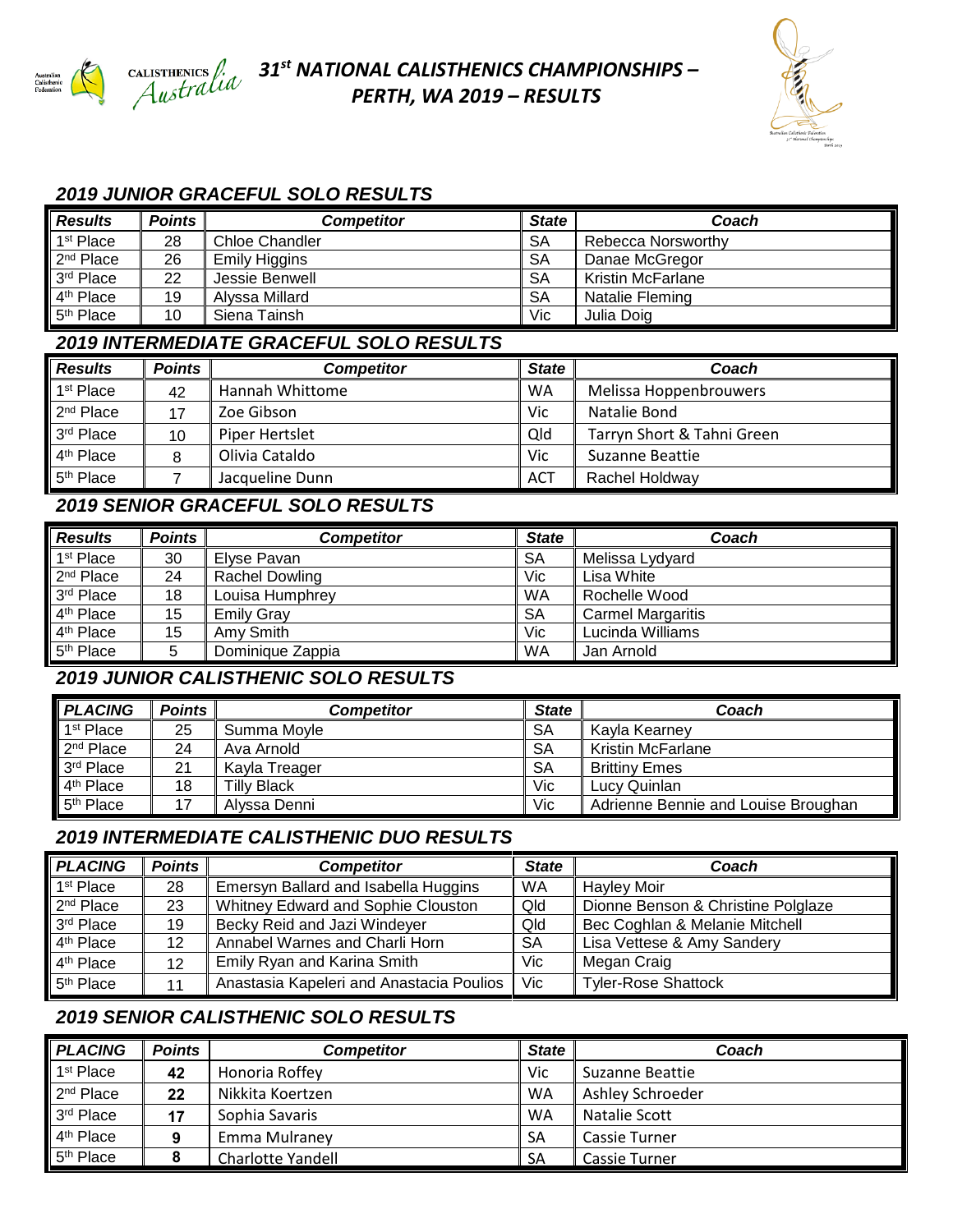

*31 st NATIONAL CALISTHENICS CHAMPIONSHIPS – PERTH, WA 2019 – RESULTS*



## *SUB-JUNIOR TEAM RESULTS 2019*

*AGGREGATE*

- *1 st Victoria (26)*
- *2 nd South Australia (24)*
- *3 rd Western Australia (10)*

### **RESULTS**

| <b>ITEM</b>           | 4st      | 2 <sub>nd</sub> | $3^{rd}$ | 4 <sup>th</sup> |
|-----------------------|----------|-----------------|----------|-----------------|
| Figure March          | SA (36)  | Vic (30)        | WA (18)  |                 |
| Rod Exercises         | Vic (42) | SA (22)         | WA (20)  | SA (12)         |
| <b>Free Exercises</b> | Vic (42) | SA (24)         | WA (18)  | Vic (12)        |
| Aesthetic             | SA (42)  | Vic (24)        | WA (18)  | SA (10)         |
| <b>Character Folk</b> | Vic (42) | SA (22)         | WA (20)  |                 |

# *JUNIOR TEAM RESULTS 2019*

### *AGGREGATE*

- *1 st South Australia (30)*
- *2 nd Western Australia (22)*
- *3 rd Victoria (20)*

### **RESULTS**

| <b>ITEM</b>           | 1st      | 2 <sub>nd</sub> | 3 <sup>rd</sup> | 4 <sup>th</sup> |
|-----------------------|----------|-----------------|-----------------|-----------------|
| Figure March          | SA (30)  | WA (28)         | Vic (26)        |                 |
| <b>Club Swinging</b>  | Vic (34) | WA (26)         | SA (24)         | SA (11)         |
| Rod Exercises         | SA (42)  | WA (22)         | Vic (18)        | SA (14)         |
| <b>Free Exercises</b> | SA (36)  | Vic (30)        | WA (18)         | WA (12)         |
| Aesthetic             | SA (42)  | Vic (22)        | WA (20)         | WA (11)         |
| Song and Dance        | WA (30)  | SA (28)         | Vic (26)        |                 |